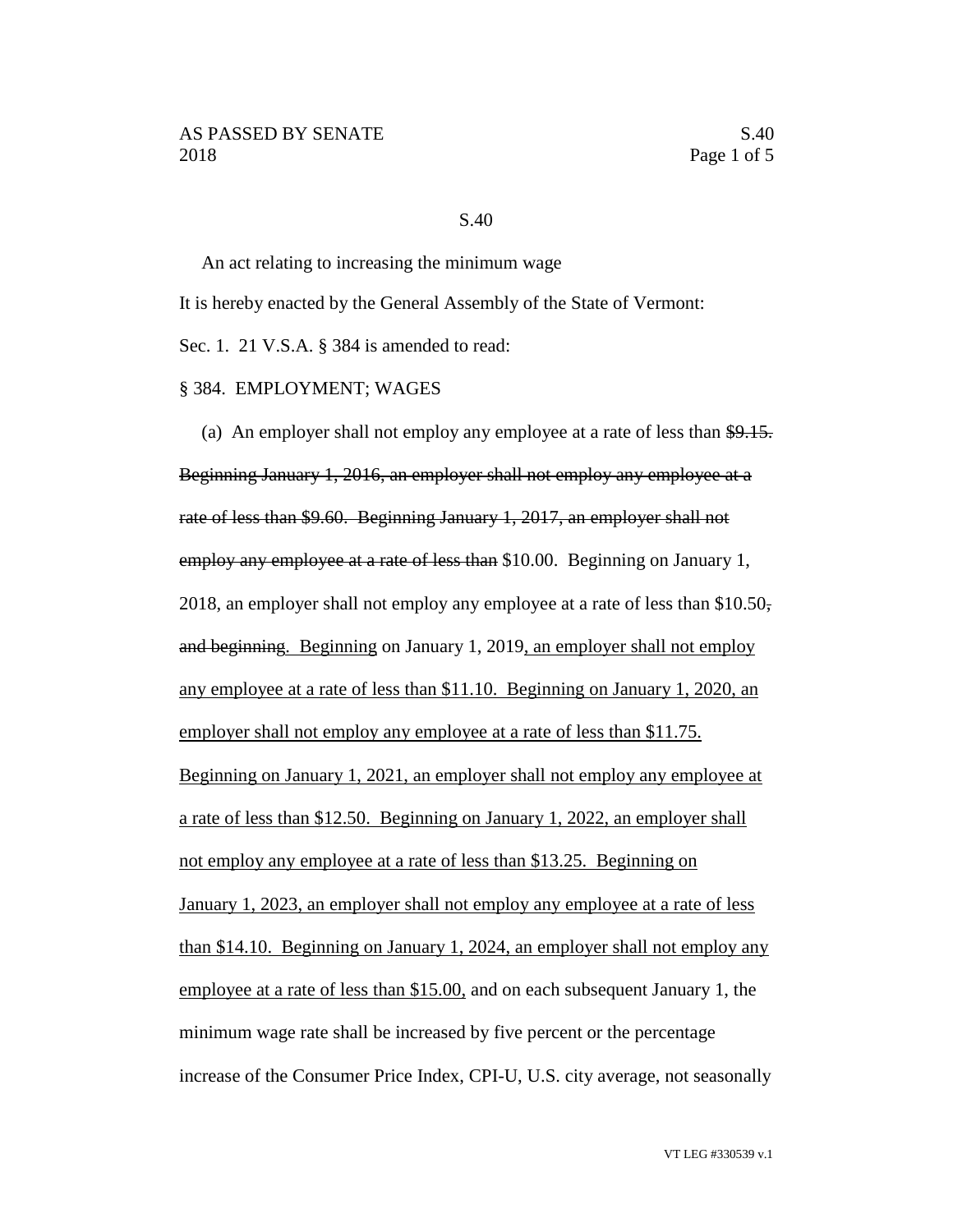adjusted, or successor index, as calculated by the U.S. Department of Labor or successor agency for the 12 months preceding the previous September 1, whichever is smaller, but in no event shall the minimum wage be decreased. The minimum wage shall be rounded off to the nearest \$0.01. An employer in the hotel, motel, tourist place, and restaurant industry shall not employ a service or tipped employee at a basic wage rate less than one-half the minimum wage. As used in this subsection, "a service or tipped employee" means an employee of a hotel, motel, tourist place, or restaurant who customarily and regularly receives more than \$120.00 per month in tips for direct and personal customer service. If the minimum wage rate established by the U.S. government is greater than the rate established for Vermont for any year, the minimum wage rate for that year shall be the rate established by the U.S. government.

\* \* \*

 $(e)(1)$  A tip shall be the sole property of the employee or employees to whom it was paid, given, or left. An employer that permits patrons to pay tips by credit card shall pay an employee the full amount of the tip that the customer indicated, without any deductions for credit card processing fees or costs that may be charged to the employer by the credit card company.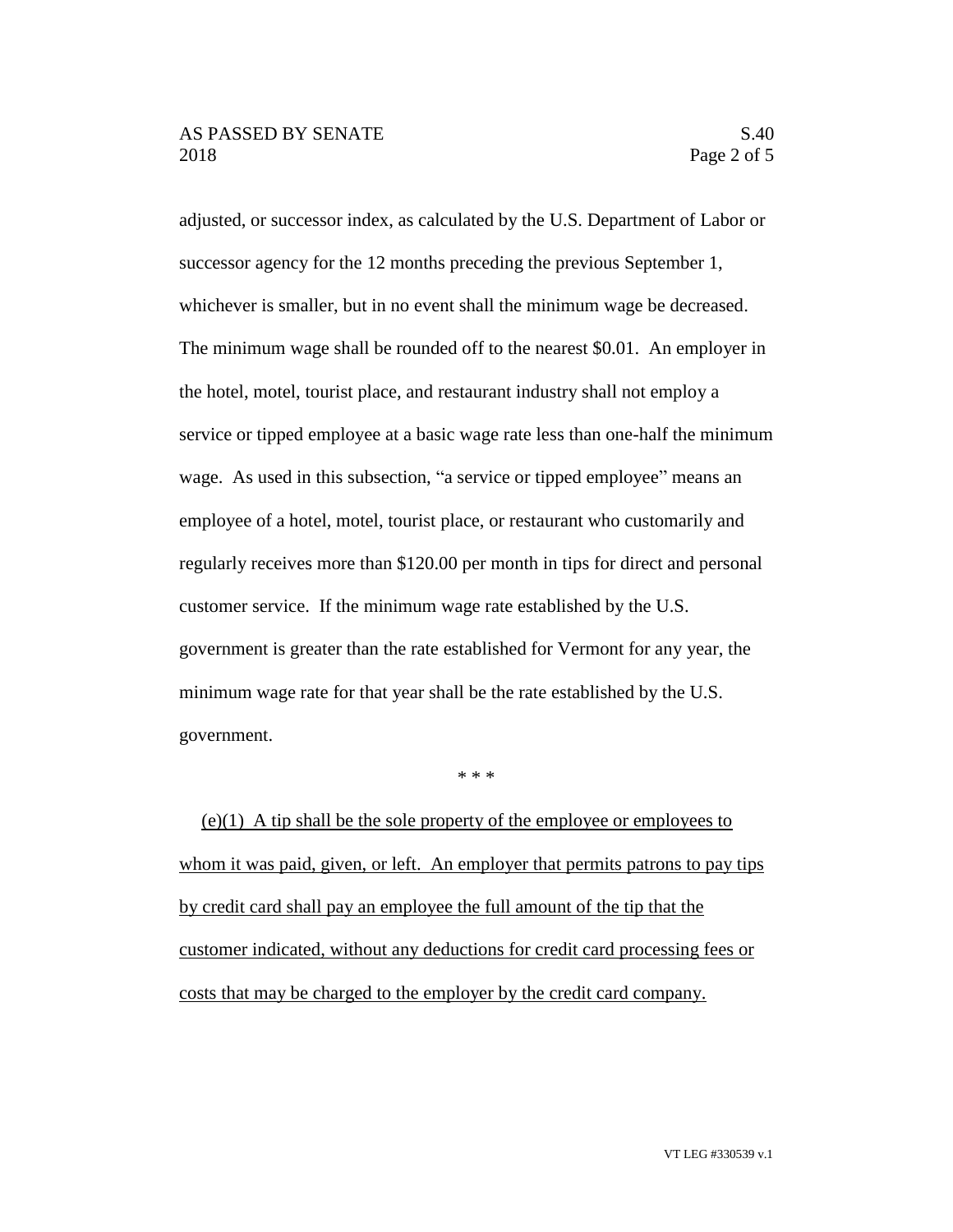(2) An employer shall not collect, deduct, or receive any portion of a tip left for an employee or credit any portion of a tip left for an employee against the wages due to the employee pursuant to subsection (a) of this section.

(3) This subsection shall not be construed to prohibit the pooling of tips among service or tipped employees as defined pursuant to subsection (a) of this section.

## Sec. 2. CHILD CARE FINANCIAL ASSISTANCE PROGRAM; STATE PLAN

To the extent funds are appropriated, the Commissioner for Children and Families shall amend the Department for Children and Families' federal Child Care and Development Fund State Plan to:

(1) adjust the sliding scale of the Child Care Financial Assistance Program benefit to correspond with each minimum wage increase required pursuant to this act to ensure that the benefit percentage at each new minimum wage level remains the same as the percentage applied under the former minimum wage; and

(2) adjust the market rate used to inform the fee scale in a manner that offsets the estimated increased cost of child care in Vermont resulting from the increase in the minimum wage required pursuant to this act.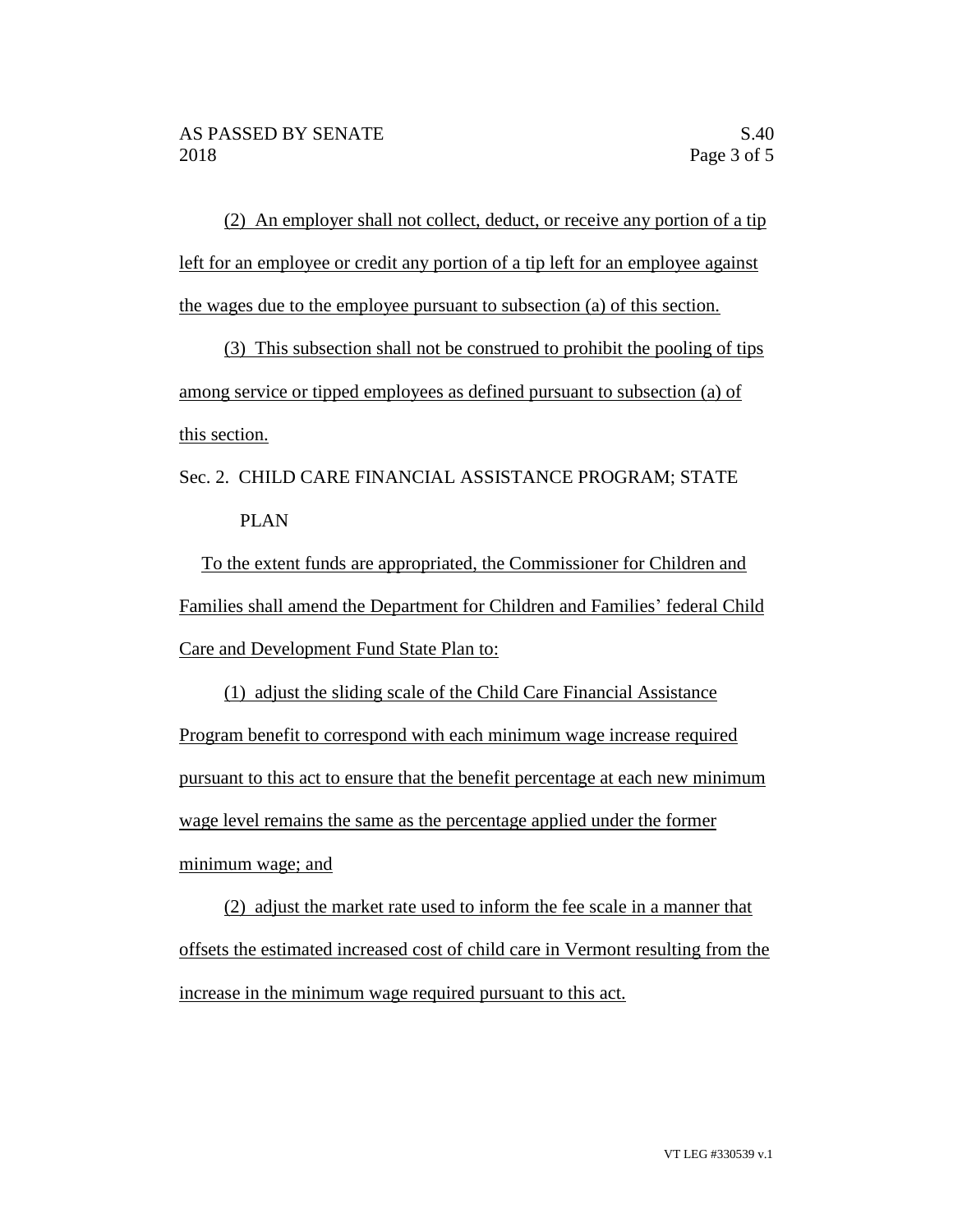## Sec. 3. MINIMUM WAGE; ADJUSTMENT FOR INFLATION; REPORT

On or before January 15, 2023, the Legislative Council and the Joint Fiscal Office shall submit a written report to the House Committee on General, Housing, and Military Affairs and the Senate Committee on Economic Development, Housing and General Affairs regarding potential mechanisms for indexing the minimum wage established pursuant to 21 V.S.A. § 384 to inflation after 2024. In particular, the report shall:

(1) identify and examine mechanisms that other jurisdictions use to index their minimum wages to inflation and the potential benefits and disadvantages of each mechanism; and

(2) identify and examine any alternative mechanisms to index the minimum wage to inflation, including alternative measures of inflation, and the potential benefits and disadvantages of each mechanism.

Sec. 4. 21 V.S.A. § 383 is amended to read:

§ 383. DEFINITIONS

Terms used in this subchapter have the following meanings, unless a different meaning is clearly apparent from the language or context:

(1) "Commissioner," means the Commissioner of Labor or designee;

(2) "Employee," means any individual employed or permitted to work by an employer except:

\* \* \*